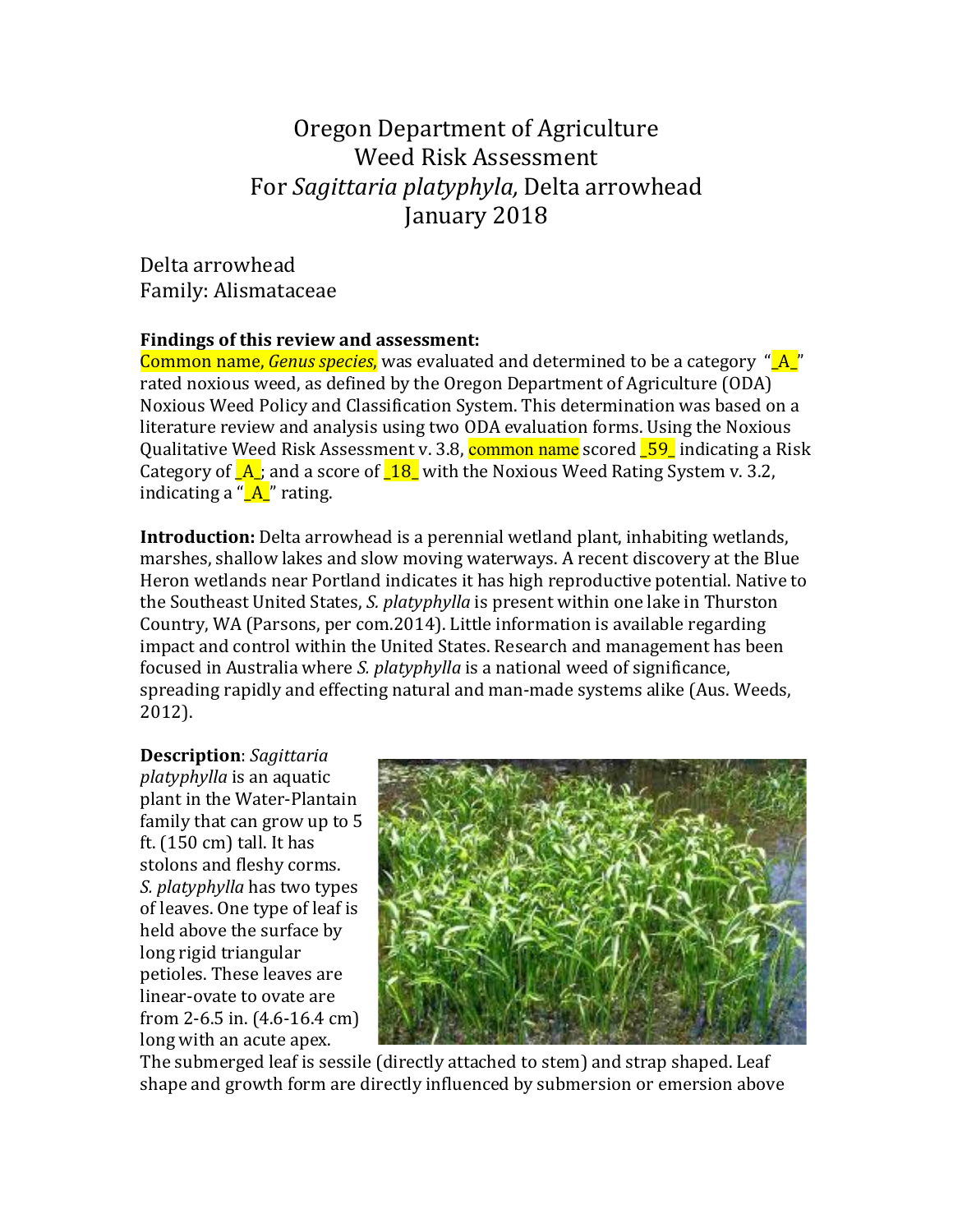water. Submerged plants are widely available in the aquarium trade under the name Chilensis.

The flowers are held on a raceme in 3-9 whorls. Each flower has three green sepals and three white to pinkish petals.

Fruits are from 0.3-0.5 in. (0.7-1.2 cm) in diameter. *S. platyphylla spreads* both by seed and vegetatively via corms. (Swearingen, Bargeron. 2016)

**Reproduction:** Representatives of *Sagittaria* reproduce both vegetatively and sexually. *Sagittaria* spp. produce over 14,000 seeds annually that are able to float for up to 3 weeks, with claims that *S. platyphylla* can produce hundreds of thousands of seeds annually (Kaul, 1985; North South Wales Government, 2011). Corms of S. *platyphylla* easily detach from the plant and remain viable within the soil for years (North South Wales Government, 2011). Dense monocultures have been observed in Australia and Thurston Co., WA.

**Dispersal**: Water movement, waterfowl and small animals all disperse S. platyphyla seeds, locally and within watersheds. Human disperse seeds and tubers through the nursery trade, in contaminated soil movement and possibly recreational activities.

**Habitat availability**: Delta arrowhead inhabits shallow waterbodies, slow moving creeks and rivers, mudflats and wetlands. It is limited by salinity, excluding it from estuaries and by water depth in deeper ponds and lake. The mudflats and freshwater marshes of the Columbia and Willamette systems provide significant substrate for the plant to invade.

**Biological factors limiting establishment**: Plants such as reed canarygrass, Phragmities and native sedges and rushes are likely to provide significant competition to exclude delta arrowleaf. No insects or diseases are noted.

**Probability of detection**: Only people aware of the native flora of northwest wetlands would notice the introduction of this species. Once established though, exploding populations would begin to dominate water bodies making them easier to detect.

**Spread by humans: Humans** are directly responsible for dispersing this species around the country through aquarium plant sales. The degree to which this is occurring has not been determined.

**Current distribution**: 

Worldwide, Australia reports the largest invasive

USDA Plants Database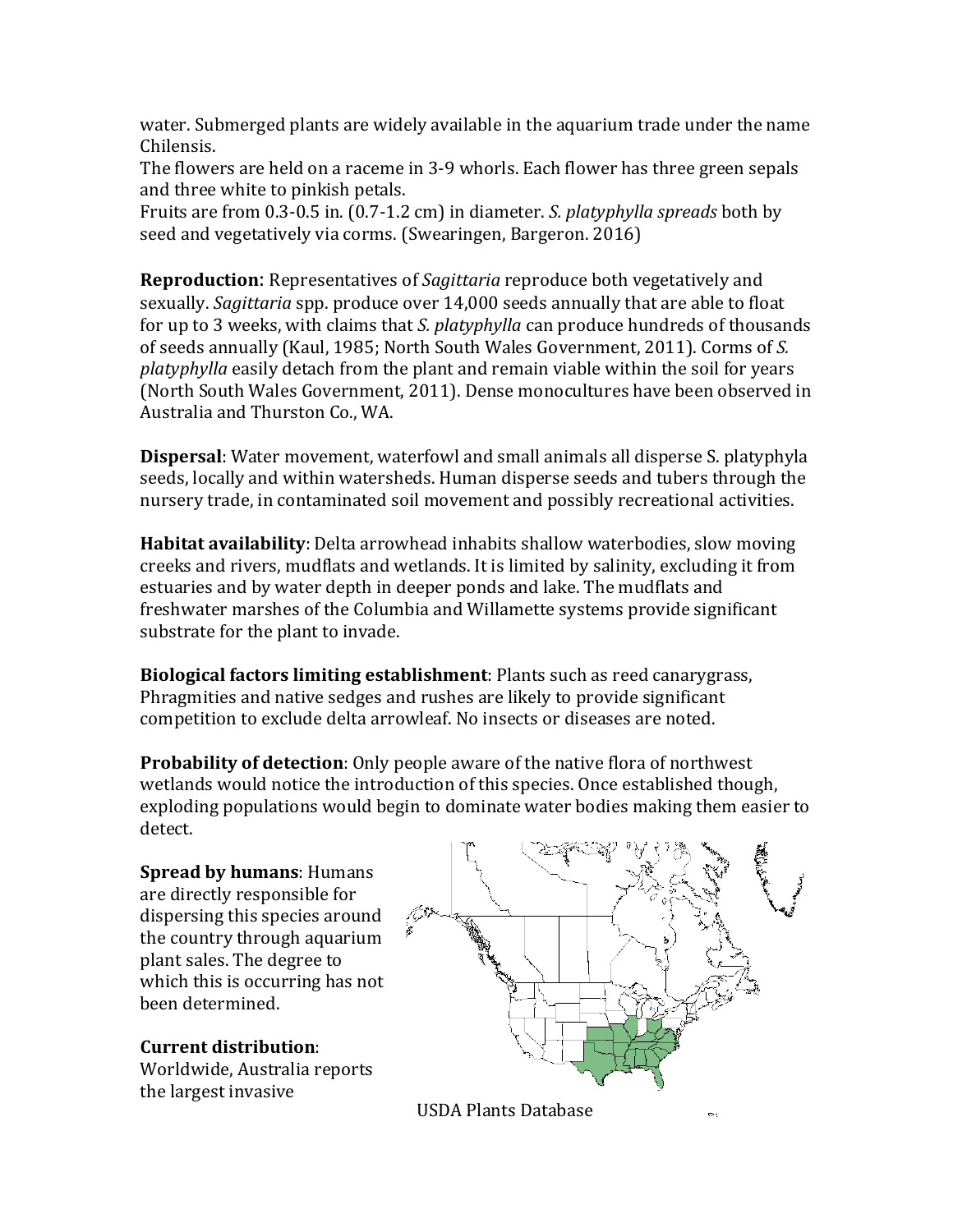populations. Native populations exist in the South from Texas through to Georgia. They also extend northward into Ohio and Illinois. Populations in the West are extremely rare.

**Economic impact**: Delta arrowleaf has the capacity to invade dirt-lined irrigation and drainage canals causing slowdowns in water movement. Southeast Australia has significant problems in this regard. No indication of this impact in North America was found in the literature.

**Environmental impact:** Delta arrowleaf invasions will pose similar impacts demonstrated by many other wetland invaders. They primarily compete with native vegetation, can populate mudflats valuable to feeding birds, and may restrict fish movement in shallow waterbodies. It is an important wetland species in the lower Mississippi River wetlands where it is utilized by waterfowl and mammals.

**Control**: Control options may be limited to a few herbicide products. Manual control can be utilized somewhat in very small populations on mudflats and sandbars that can physically support humans. Submerged plants may present increased difficulty. Herbicide products such as  $Glyphosate (3% Rodeo + 1% Competitor)$  (Staunch per. comm. 2017) and endothal (Clements et. al. 2015) have proven effective. Long exposure times are needed on canals and mudflats when using endothal after drawdown. Generally, applications of all products and methods require multiple seasons for complete success.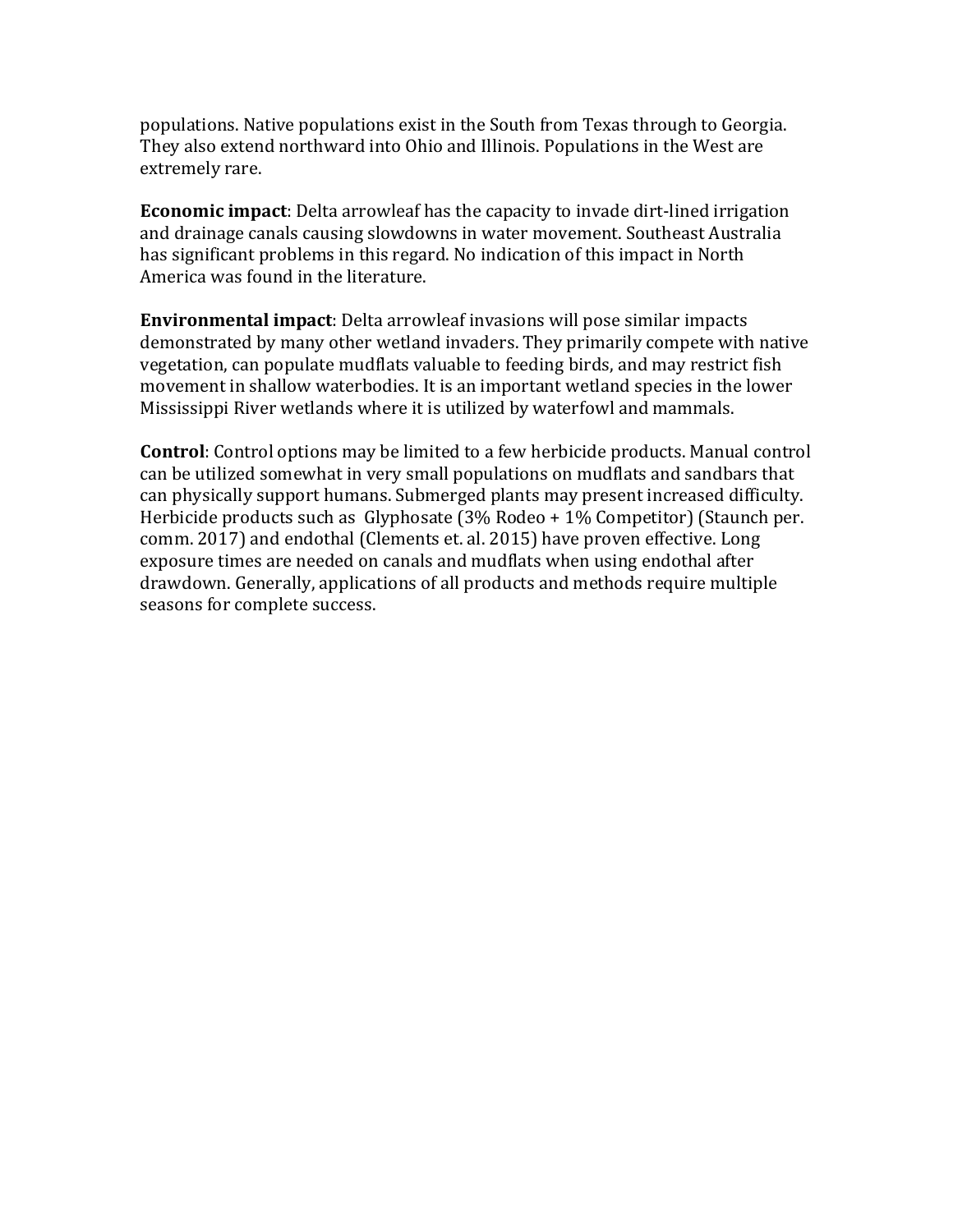# Noxious Weed Qualitative Risk Assessment 3.8 Oregon Department of Agriculture

Common Name: Delta arrowleaf Scientific Name: *Saggitaria platyphyla* Family: Alismataceae

For use with plant species that occur or may occur in Oregon to determine their potential to become serious noxious weeds. For each of the following categories, select the number that best applies. Numerical values are weighted to increase priority categories over less important ones. Choose the best number that applies, intermediate scores can be used.

Total Score: **59** Risk Category: **A** 

### GEOGRAPHICAL INFORMATION

| $1)$ $\overline{4}$ | <b>Invasive in Other Areas</b> |  |  |
|---------------------|--------------------------------|--|--|
|                     |                                |  |  |

- 0 Low- not known to be invasive elsewhere.
- 2 Known to be invasive in climates dissimilar to Oregon's current climates.
- 6 Known to be invasive in geographically similar areas.

Comments: Plant has a modest ecological range.

- **2)**  $\overline{5}$  **Habitat Availability:** Are there susceptible habitats for this species and how common or widespread are they in Oregon?
	- 1 Low Habitat is very limited, usually restricted to a small watershed or part of a watershed (e.g., tree fern in southern Curry County).
	- 3 *Medium* Habitat encompasses 1/4 or less of Oregon (e.g., oak woodlands, coastal dunes, eastern Oregon wetlands, Columbia Gorge).
	- 6 *High* Habitat covers large regions or multiple counties, or is limited to a few locations of high economic or ecological value (e.g., threatened and endangered species habitat).

Comments: Inhabits limited habitats of high ecological value.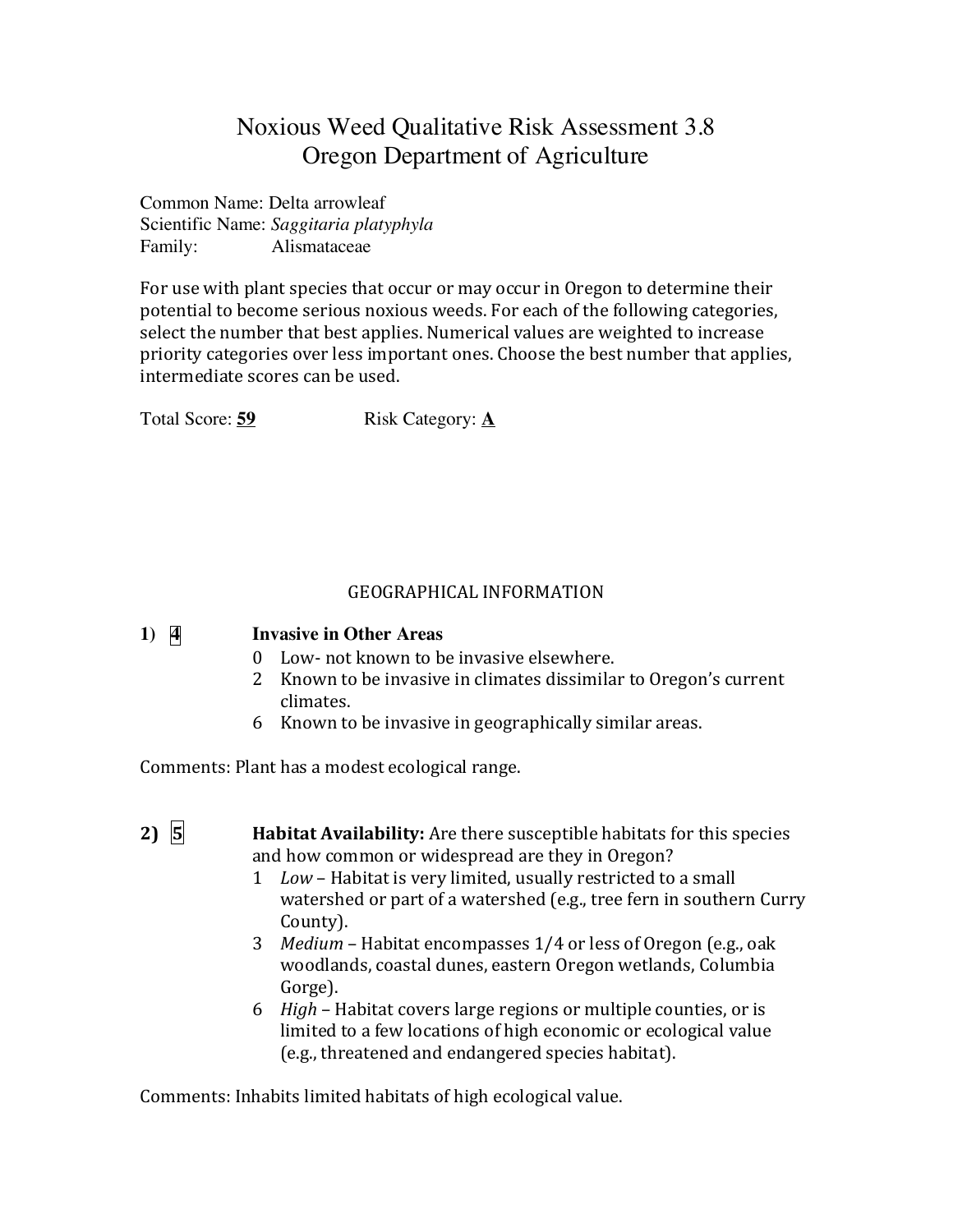## **3) 0 Proximity to Oregon**: What is the current distribution of the species?

- 0 *Present* Occurs within Oregon.
- 1 *Distant* Occurs only in distant US regions or foreign countries.
- 3 *Regional* Occurs in Western regions of US but not adjacent to Oregon border.
- 6 *Adjacent* Weedy populations occur adjacent (<50 miles) to Oregon border.

Comments: Occurs in one location in Oregon.

- **4) 10 Current Distribution**: What is the current distribution of escaped populations in Oregon?
	- 0 *Not present* Not known to occur in Oregon.
	- 1 *Widespread* Throughout much of Oregon (e.g., cheatgrass).
	- 5 *Regional* Abundant (i.e., occurs in eastern, western, central, coastal, areas of Oregon) (e.g., gorse, tansy ragwort).
	- 10 *Limited* Limited to one or a few infestations in state (e.g., kudzu).

Comments: Limited to one infestation in state.

## BIOLOGICAL INFORMATION

- **5) 3 Environmental Factors**: Do abiotic (non-living) factors in the environment effect establishment and spread of the species? (e.g., precipitation, drought, temperature, nutrient availability, soil type, slope, aspect, soil moisture, standing or moving water).
	- 1 *Low* Severely confined by abiotic factors.
	- 2 *Medium* Moderately confined by environmental factors
	- 4 *High* Highly adapted to a variety of environmental conditions (e.g., tansy ragwort, Scotch broom).

Comments: 

**6)** 6 **Reproductive Traits:** How does this species reproduce? Traits that may allow rapid population increase both on and off site.

- 0 *Negligible* Not self-fertile, or is dioecious and opposite sex not present.
- 1 Low Reproduction is only by seed, produces few seeds, or seed viability and longevity are low.
- 3 *Medium* Reproduction is vegetative (e.g., by root fragments, rhizomes, bulbs, stolons).
- 3 *Medium* Produces many seeds, and/or seeds of short longevity (< 5 years).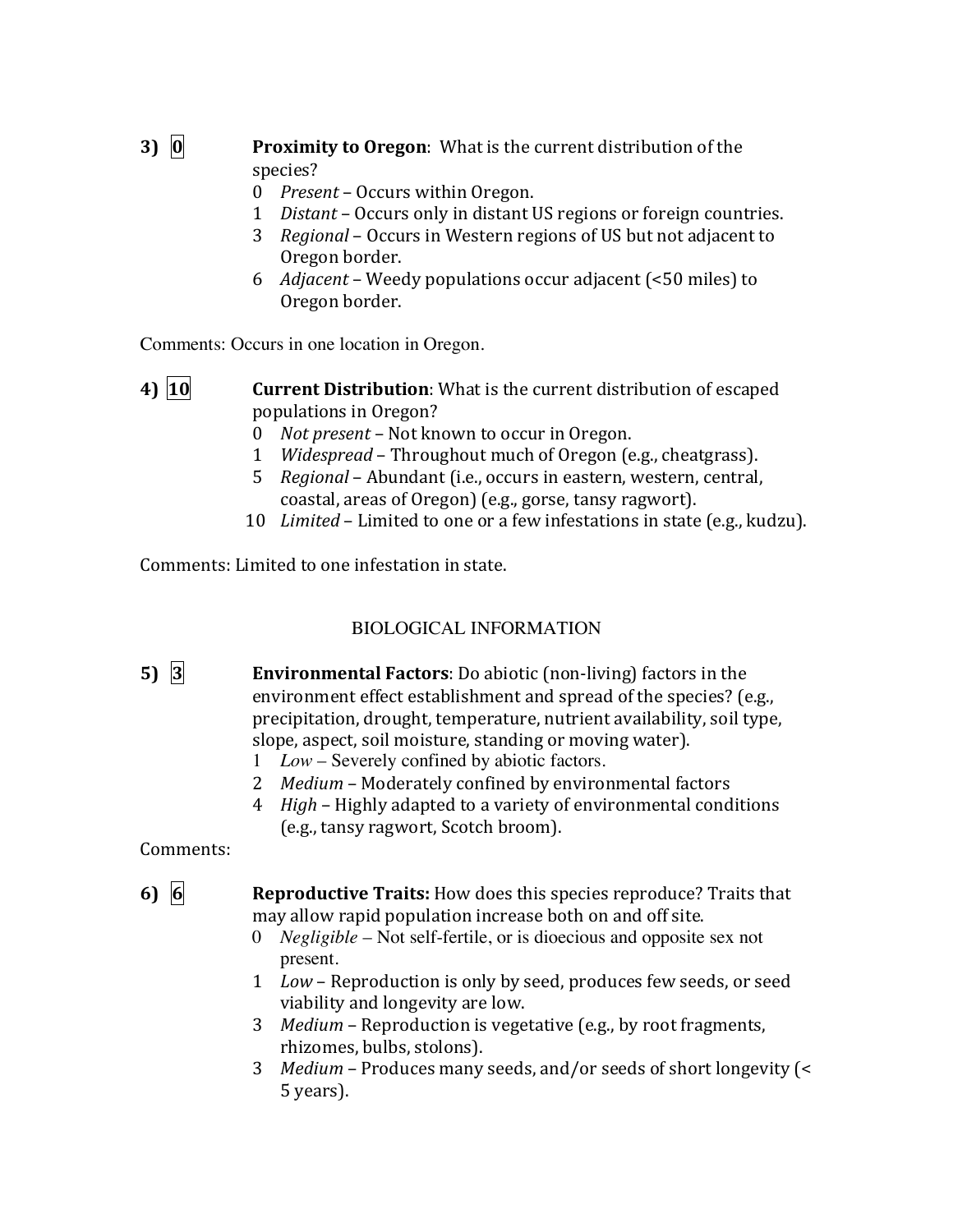- 5 *High* Produces many seeds and/or seeds of moderate longevity  $(5-10 \text{ years})$  (e.g., tansy ragwort).
- 6 *Very high* Has two or more reproductive traits (e.g., seeds are long-lived >10 years and spreads by rhizomes).

Comments: Long-lived seeds and abundant rhizomes.

- **7) 4 Biological Factors:** Do biotic (living) factors restrict or aid establishment and spread of the species? (What is the interaction of plant competition, natural enemies, native herbivores, pollinators, and pathogens with species?)
	- 0 *Negligible* Host plant not present for parasitic species.
	- 1 *Low* Biotic factors highly suppress reproduction or heavily damage plant for an extended period (e.g., biocontrol agent on tansy ragwort).
	- 2 *Medium* Biotic factors partially restrict or moderately impact growth and reproduction, impacts sporadic or short-lived.
	- 4 *High* Few biotic interactions restrict growth and reproduction. Species expresses full growth and reproductive potential.

Comments: Not restrained by biological factors.

8) 4 Reproductive Potential and Spread After Establishment - Non**human Factors:** How well can the species spread by natural means?

- 0 *Negligible* No potential for natural spread in Oregon (e.g., ornamental plants outside of climate zone).
- 1 Low Low potential for local spread within a year, has moderate reproductive potential or some mobility of propagules (e.g., propagules transported locally by animals, water movement in lakes or ponds, not wind blown).
- 3 *Medium* Moderate potential for natural spread with either high reproductive potential or highly mobile propagules (e.g., propagules spread by moving water, or dispersed over longer distances by animals) (e.g., perennial pepperweed).
- 5 *High* Potential for rapid natural spread throughout the susceptible range, high reproductive capacity and highly mobile propagules. Seeds are wind dispersed over large areas (e.g., rush skeletonweed).

Comments: Can reproduce by seed and rhizomes . Can be dispersed by moving water and waterfowl.

**9) 4 Potential of Species to be Spread by Humans**. What human activities contribute to spread of species? Examples include: interstate or international commerce; contaminated commodities; packing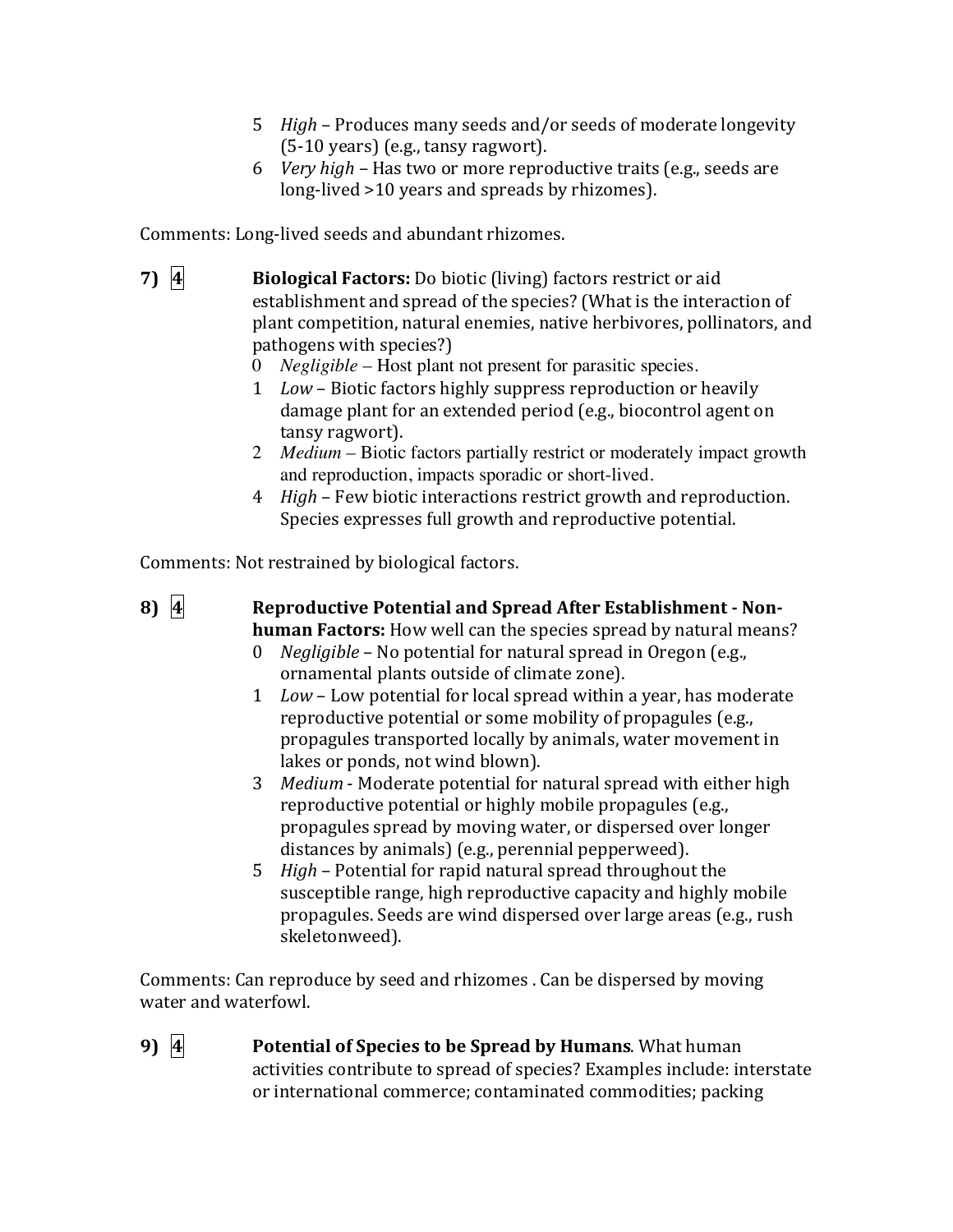materials or products; vehicles, boats, or equipment movement; logging or farming; road maintenance; intentional introductions of ornamental and horticultural species, or biofuel production.

- 1 *Low* Potential for introduction or movement minimal (e.g., species not traded or sold, or species not found in agricultural commodities, gravel or other commercial products).
- 3 *Medium* Potential for introduction or off-site movement moderate (e.g., not widely propagated, not highly popular, with limited market potential; may be a localized contaminant of gravel, landscape products, or other commercial products) (e.g., lesser celandine, Canada thistle).
- 5 *High* Potential to be introduced or moved within state high (e.g., species widely propagated and sold; propagules common contaminant of agricultural commodities or commercial products; high potential for movement by contaminated vehicles and equipment, or by recreational activities) (e.g., butterfly bush, spotted knapweed, Eurasian watermilfoil).

Comments: Continues to be sold in aquarium trade.

### IMPACT INFORMATION

- **10) 5 Economic Impact**: What impact does/can the species have on Oregon's agriculture and economy?
	- 0 *Negligible* Causes few, if any, economic impacts.
	- 1 *Low* Potential to, or causes low economic impact to agriculture; may impact urban areas (e.g., puncture vine, pokeweed).
	- 5 *Medium* Potential to, or causes moderate impacts to urban areas, right-of-way maintenance, property values, recreational activities, reduces rangeland productivity (e.g., English ivy, Himalayan blackberry, cheatgrass).
	- 10 *High* Potential to, or causes high impacts in agricultural, livestock, fisheries, or timber production by reducing yield, commodity value, or increasing production costs (e.g., gorse, rush skeleton weed, leafy spurge).

Comments: Can infest drainage and irrigation canals slowing water movement.

- **11) 5 Environmental Impact**: What risks or harm to the environment does this species pose? Plant may cause negative impacts on ecosystem function, structure, and biodiversity of plant or fish and wildlife habitat; may put desired species at risk.
	- 0 *Negligible* None of the above impacts probable.
	- 1 Low Can or does cause few or minor environmental impacts, or impacts occur in degraded or highly disturbed habitats.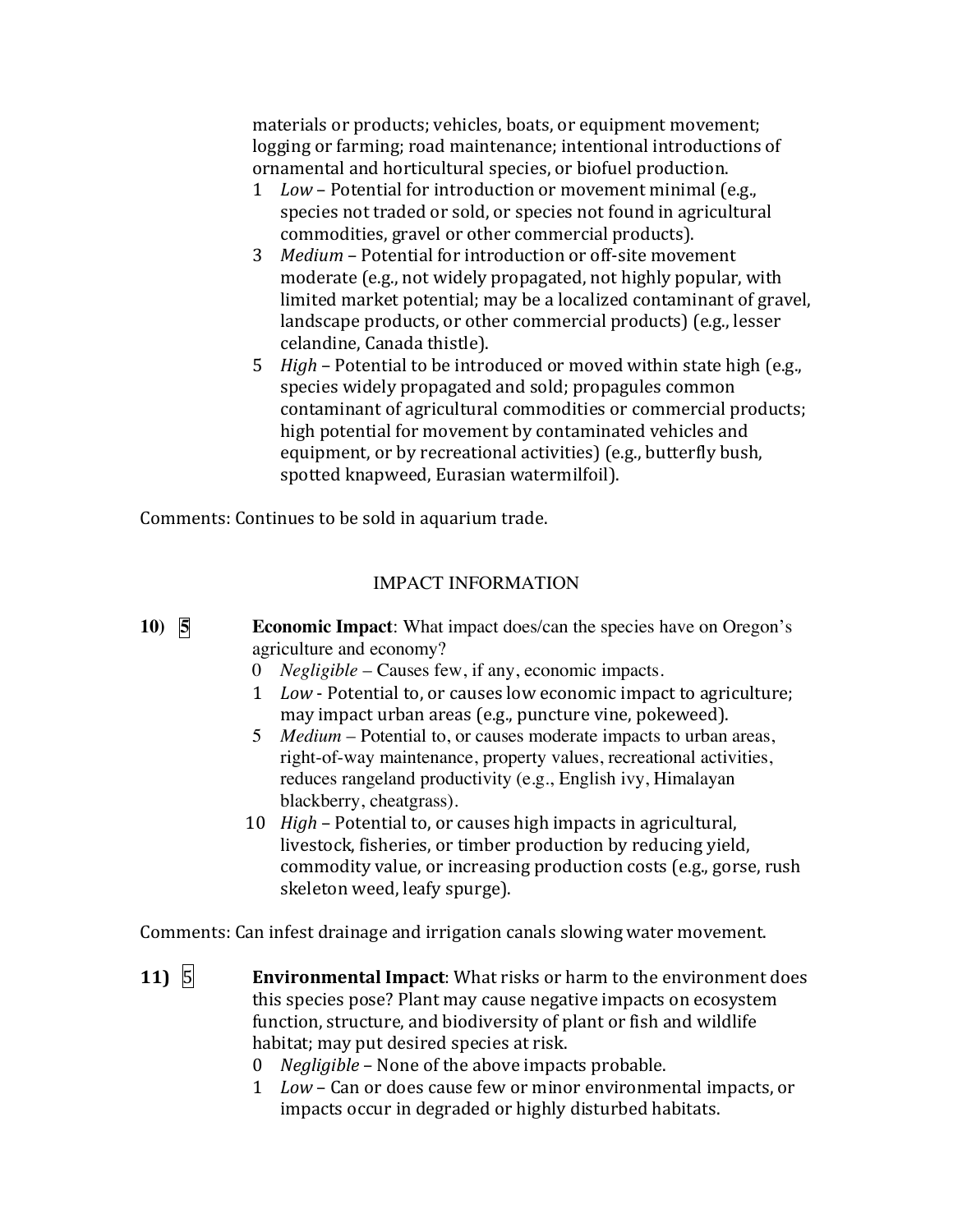- 4 *Medium* Species can or does cause moderate impacts in less critical habitats (e.g., urban areas, sagebrush/ juniper stands).
- 6 *High* Species can or does cause significant impacts in several of the above categories. Plant causes severe impacts to limited or priority habitats (e.g., aquatic, riparian zones, salt marsh; or T&E species sites).

Comments: Species is very invasive in certain habitats crowding out native vegetation.

- **12) 0 Impact on Health:** What is the impact of this species on human, animal, and livestock health? (e.g., poisonous if ingested, contact dermatitis, acute and chronic toxicity to livestock, toxic sap, injurious spines or prickles, causes allergy symptoms.
	- 0 *Negligible* Has no impact on human or animal health.
	- 2 *Low* May cause minor health problems of short duration, minor allergy symptoms (e.g., leafy spurge).
	- 4 *Medium* May cause severe allergy problems, death or severe health problems through chronic toxicity, spines or toxic sap may cause significant injury. (e.g., giant hogweed, tansy ragwort).
	- 6 *High* Causes death from ingestion of small amounts, acute toxicity (e.g. poison hemlock).

Comments: No impacts to health

### CONTROL INFORMATION

**13) 6 Probability of Detection at Point of Introduction**: How likely is detection of species after introduction and naturalization in Oregon?

- 1 Low Grows where probability of early detection is high, showy and easily recognized by public; access to habitat not restricted (e.g., giant hogweed).
- 5 *Medium* Easily identified by weed professionals, ranchers, botanists; some survey and detection infrastructure in place. General public may not recognize or report species (e.g., leafy spurge).
- 10 *High* Probability of initial detection by weed professionals low. Plant shape and form obscure, not showy for much of growing season, introduction probable at remote locations with limited access (e.g., weedy grasses, hawkweeds, skeletonweed).

Comments: Can be identified by botanists, weed professionals, not generally recognized by public.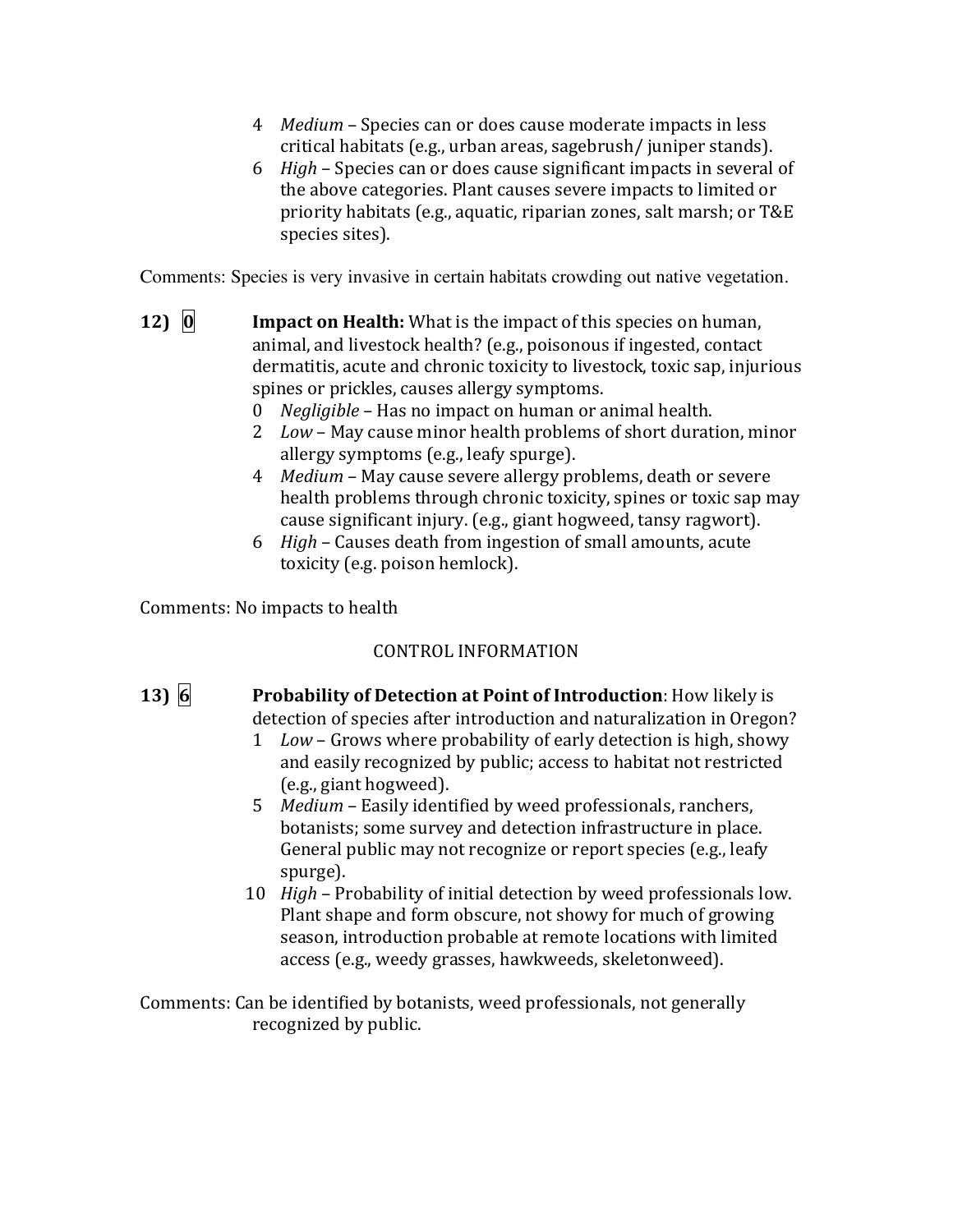- **14) 3 Control Efficacy:** What level of control of this species can be expected with proper timing, herbicides, equipment, and biological control agents?
	- 1 *Negligible* Easily controlled by common non-chemical control measures (e.g., mowing, tillage, pulling, and cutting; biocontrol is very effective at reducing seed production and plant density) (e.g., tansy ragwort).
	- 2 *Low* Somewhat difficult to control, generally requires herbicide treatment (e.g., mechanical control measures effective at preventing flowering and but not reducing plant density; herbicide applications provide a high rate of control in a single application; biocontrol provides partial control).
	- 4 *Medium* Treatment options marginally effective or costly. Tillage and mowing increase plant density (e.g., causes tillering, rapid regrowth, spread from root fragments). Chemical control is marginally effective. Crop damage occurs or significant non-target impacts result from maximum control rates. Biocontrol agents ineffective.
	- 6 *High* No effective treatments known or control costs very expensive. Species may occur in large water bodies or river systems where containment and complete control are not achievable. Political or legal issues may prevent effective control.

Comments: Requires herbicide treatment. Multiple treatments required.

| Category Scores:                                                  |  |                                            |
|-------------------------------------------------------------------|--|--------------------------------------------|
| <sup>[19]</sup> Geographic score (Add scores 1-4)                 |  | <b>21</b> Biological Score (Add lines 5-9) |
| <b>10</b> Impact Score (Add lines 10-12)                          |  | 9 Control Score (Add Lines 13-14)          |
| <b>59</b> Total Score (Add scores 1-14 and list on front of form) |  |                                            |
| <b>Risk Category:</b>                                             |  | $55-90 = A$ $24-54 = B$ $< 24 =$ unlisted. |

This Risk Assessment was modified by ODA from the USDA-APHIS Risk Assessment for the introduction of new plant species. V3.8 2/19/2016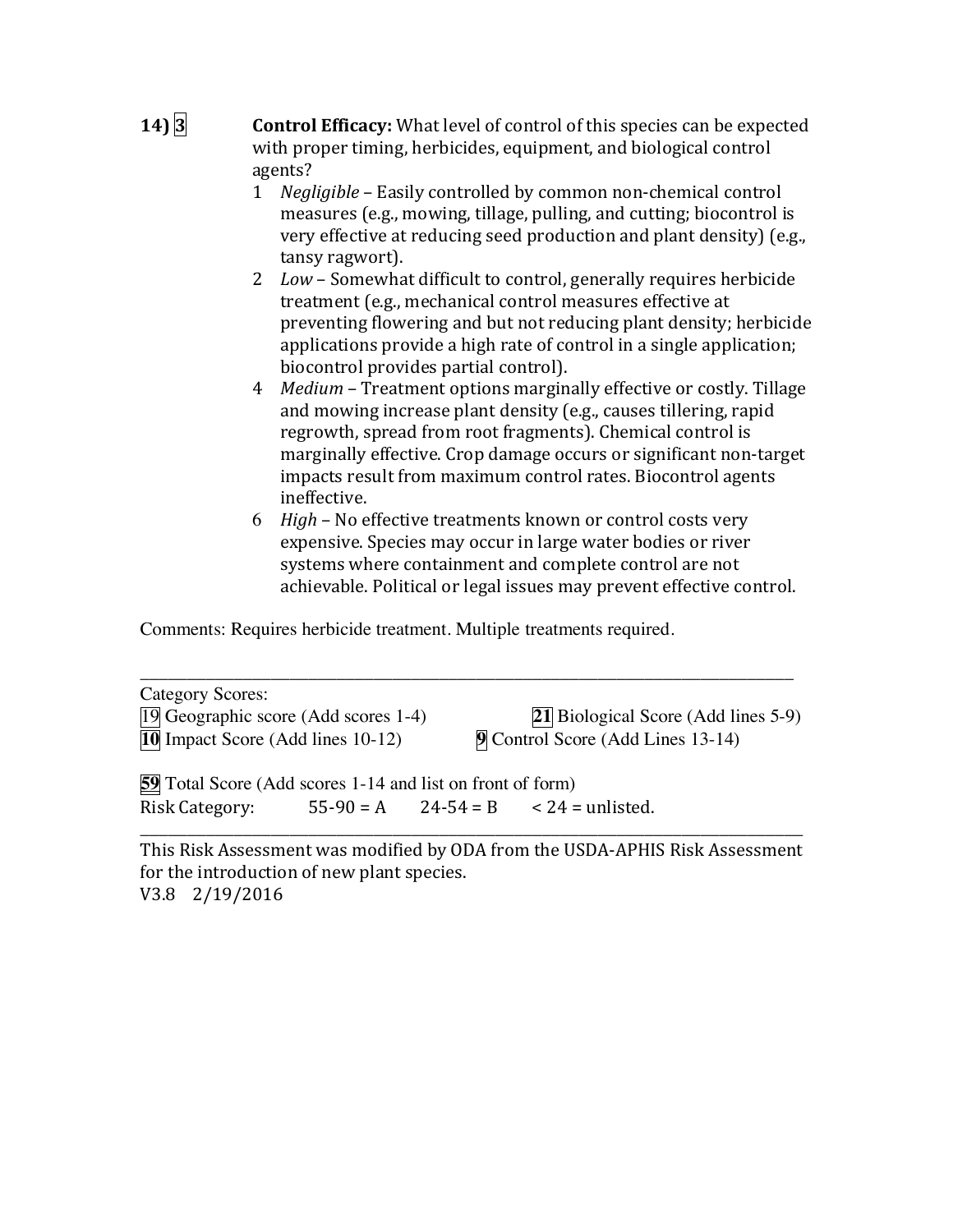## **Oregon Department of Agriculture Noxious Weed Rating System**

Common Name: Delta arrowleaf Scientific Name: Saggitaria platyphyla Point Total: 18 Rating: A

1) Detrimental Effects*: Circle* **all that apply,** *enter number of circles*

- 1. *Health*: causes poisoning or injury to humans or animals
- X 2. *Competition:* **strongly competitive with crops, forage, or native flora**
	- 3. *Host*: host of pathogens and/or pests of crops or forage
	- 4. Contamination: causes economic loss as a contaminate in seeds and/or **feeds**
	- 5. *Interference*: interferes with recreation, transportation, harvest, value **wildlife and livestock movement**

2) **Reproduction & Capacity for Spread:** Circle the number that best describes, enter that number

- 1. Few seeds, not wind blown, spreads slowly
- 2. Many seeds, slow spread
- 3. Many seeds, spreads quickly by vehicles or animals
- X 4. **Windblown seed, or spreading rhizomes, or water borne** 
	- 5. Many wind-blown seeds, high seed longevity, spreading rhizomes, **perennials**
- 3) **Difficulty to Control:** Circle the number that best describes, enter that number
	- 1. **Easily controlled with tillage or by competitive plants**
	- 2. **Requires moderate control, tillage, competition or herbicides**
- X 3. **Herbicides generally required, or intensive management practices** 
	- 4. **Intensive management generally gives marginal control**
	- 5. **No management works well, spreading out of control**

4) **Distribution:** Circle the number that best describes, *enter that number*

- 1. Widely distributed throughout the state in susceptible habitat
- 2. **Regionally abundant, 5 or more counties, more than 1/2 of a county**
- 3. Abundant throughout 1-4 counties, or  $1/4$  of a county, or several **watersheds**
- 4. Contained in only 1 watershed, or less than 5 square miles gross **infestation**
- 5. **Isolated infestation less than 640 acres, more than 10 acres**
- X 6. **Occurs in less than 10 acres, or not present, but imminent from adjacent state**
- 5) **Ecological Impact:** Circle the number that best describes, *enter that number* 
	- 1. Occurs in most disturbed habitats with little competition